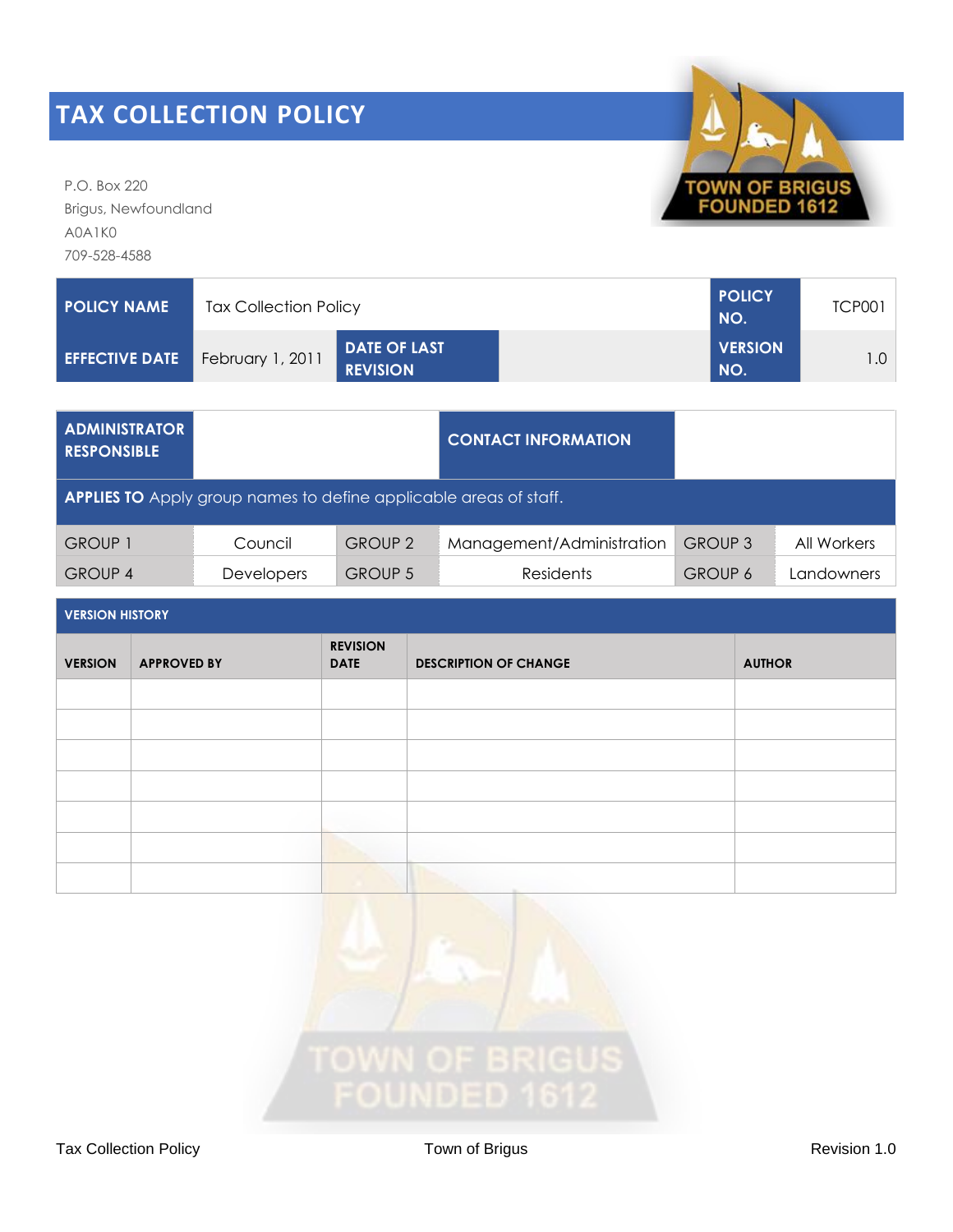

## **Purpos**e:

To establish a fair, consistent and efficient process for the collection of outstanding tax accounts.

## **Policy Statement:**

### **1. Notices**

- All tax accounts will receive quarterly computer-generated notices beginning the first quarter after taxes are levied.
- All charges outstanding past the due date (June 30), are considered to be in arrears.
- The Town of Brigus will make every effort to ensure that the property/business owner(s) is aware of the taxes being assessed and the amounts that are outstanding.
- In addition to the quarterly statements, additional notices will be delivered to the property/business owner(s) as indicated in the collection procedures section of this policy.

### **2. Charging of Interest**

- Interest will be charged on the total outstanding balance of all accounts at the beginning of each month after the tax due date, however current year taxes will be interest free if a payment plan consisting of postdated cheques or pre-authorized credit card for payment in full by December 31st of that current year is implemented.
- This option is only available if all cheques/payments are made good. Interest will be reinstated if any of the above noted transactions are declined or returned NSF. A NSF charge will also be applicable. (Interest rate 1% effective July 1, 2020)

### **C. Issuance of Permits**

- The Town of Brigus will not issue any new permits (development, building, extensions etc....) for any property owners, or tenants of property, for which there are any arrears Property or Business or Water and Sewer taxes.
- This policy shall apply to all permits issued by the Town of Brigus. General Repairs Permits are exempted.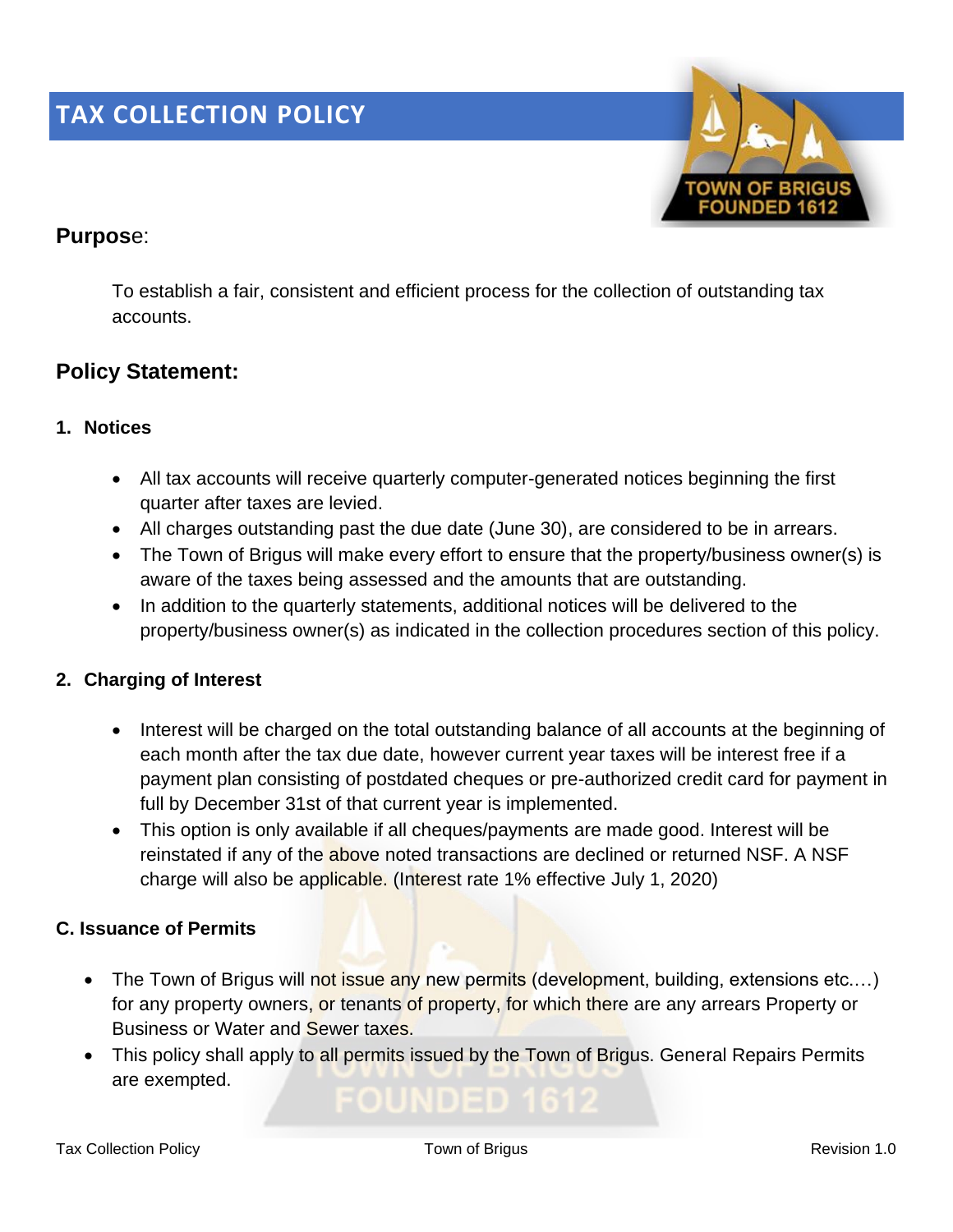

#### **D. Business Conducted with Taxpayers in Arrears**

- The Town of Brigus will not knowingly conduct business with businesses or property owners who have an account in arrears.
- Also, business done through the Procurement Act that is in arrears with not be considered in tendering.
- In the event that the Town of Brigus does conduct business with a business or property owner in this position, the invoice will not be paid by the Town of Brigus but will be applied against the outstanding balance.

#### **E. Hiring/Contract Work**

- The Town of Brigus will not consider resumes for hire or contract work to any persons or businesses that own property or have invested interest in property that is in arrears of taxes.
	- o If an employee or business currently employed or contracted by the Town of Brigus has arrears of taxes they will have until December 31 of the current year to have all arrears paid in full.
	- o If not employment/contract work will be terminated as of January 1.

#### **F. Hardship**

• The Town of Brigus does not have a policy on claimed cases of hardship. Hardship or financial inability to pay would be considered by Council on an individual basis at the recommendation of the Town Clerk/Manager.

#### **G. Collection Process**

- The collection process will be as consistent as possible for the different types of charges that are levied however, there are slight differences in the legislated processes for the each of the different types of charges.
- The Town of Brigus will undertake all possible options available under the Municipalities Act to collect outstanding taxes.
- Outlined below are the general collection procedures for all taxes outstanding.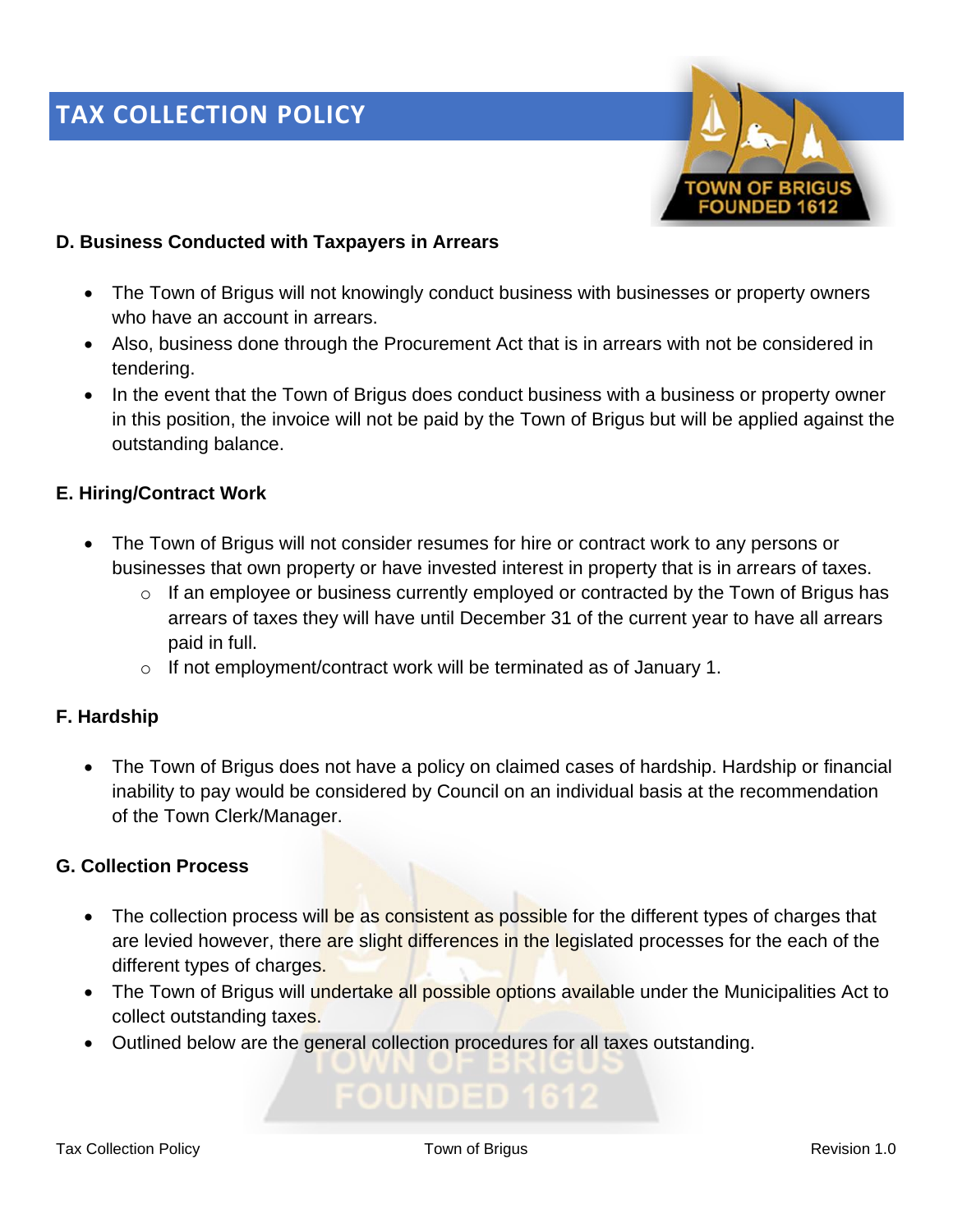

#### **PROCEDURE & GUIDELINES**

• A formal process of collection will begin 6 months after the tax due date (June 30). At this time all outstanding charges will be at least one period year old.

### **Residential & Commercial Property Taxes, Residential & Commercial Water and Sewer Taxes & Business Taxes.**

- Effective immediately the Town of Brigus will commence collection proceedings for all outstanding accounts with charges levied in 2018 and years prior.
	- o **Step 1 Letter** The first attempt will be by general mail delivery letter and this will be noted on the person's file. The property/business owner(s) will be advised that from this date, they will be given 30 days to contact the office and bring the amount owing up to date.
	- o **Step 2 Registered Letter** If full payment is not received at the end of this first 30 day period, the property/business owner(s) will be contacted via registered letter outlining Council's position and giving definite instructions. Specifically the letter will include:
		- The amount of arrears including principal and interest,
		- The specific time period associated with the arrears,
		- **The nature of the unsuccessful actions taken by Council to collect the arrears,**
		- A specific time period, 30 days from the date of the letter for the arrears to be paid in full,
		- **E** Advise that if unable to pay in full, an immediate payment of a minimum of 10% of the outstanding balance is required and a monthly or more frequent payment schedule that satisfies the remainder of the debt within a one year period,
		- **The courses of action the Council will take to settle this account following this 30** day period,
		- **EXT** If the repayment schedule agreed upon is interrupted for any reason, corrective action will commence without further warning.

**Note** - If registered letters are unclaimed, an agent of Council will hand deliver the notice to the appropriate person.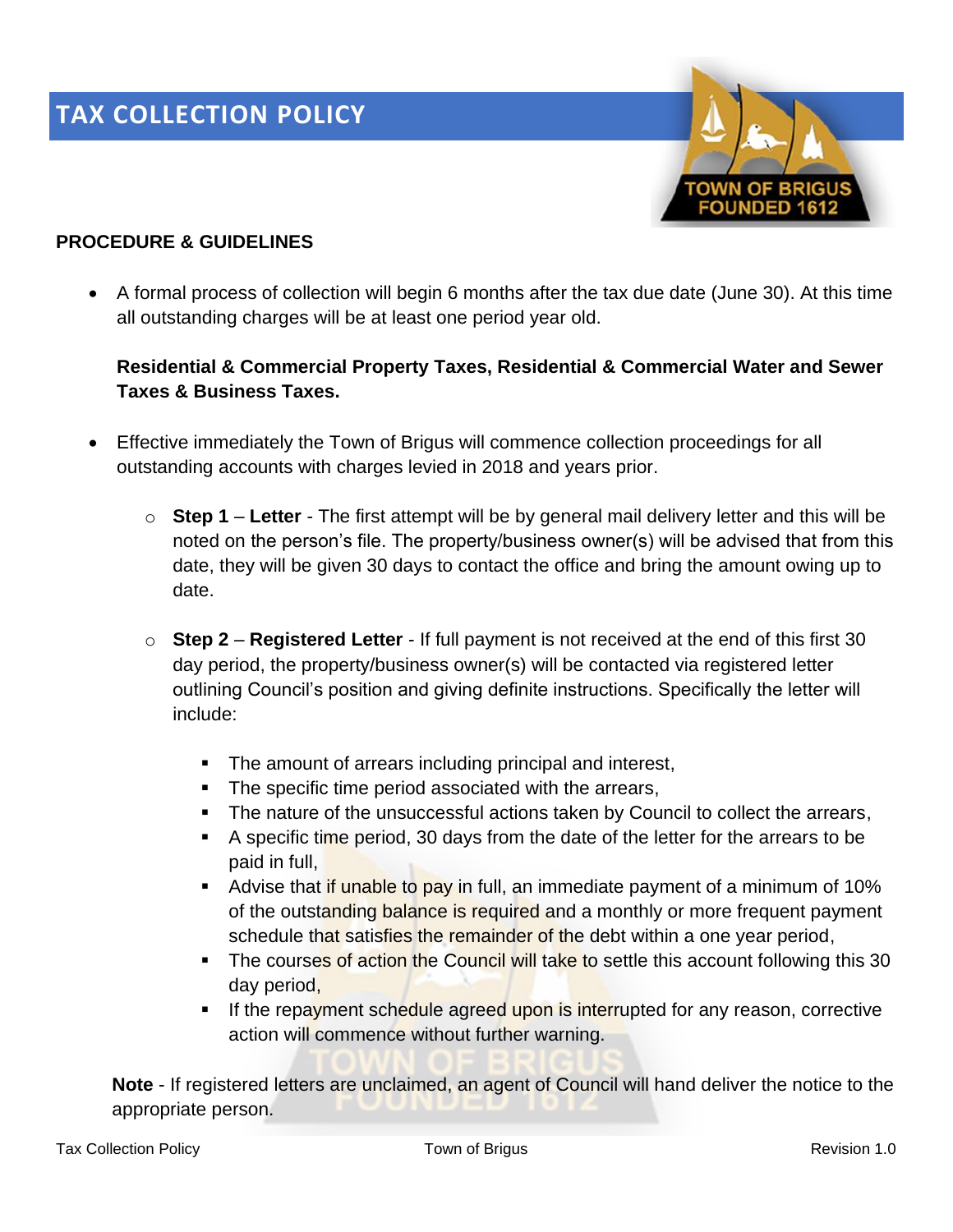

- o **Step 3 Enforcement** If a property is known to be mortgaged, a registered demand letter will be sent to the mortgagor identifying the nature of the property as outlined above, the arrears outstanding and giving a period of 30 days to bring the account up to date.
	- If all attempts have been unsuccessful in the second 30 day period, then several options are available to Council including
		- (a) submission of debt to a collections agency,
		- (b) attaching rents if a unit(s) in the home/apartment/commercial building are rented,
		- (c) interruption of services, and (d) filing a statement of claim with the courts.
	- **EXTER 15 Attachment of Rental Income:** In the event of a rental property, a registered letter (previously sent to the landlord) will be sent to the Tenant(s) or hand delivered by an agent of Council where registered mail is unclaimed, informing them of their requirement to pay all rents directly to Council within 30 days (copy of the original letter to the landlord will be included as well). The landlord will also be sent by registered mail a copy of this letter to the tenants. If this fails, then Council will initiate an interruption of services immediately.
	- **Example 20 Legal Action:** Account arrears will be turned over to the town's Solicitor for collections. If this fails, then Council will initiate an interruption of services.
	- **Interruption of Services (water and sewer)**: A further notice will be served via registered letter or hand delivered by an agent of Council (a) to both tenants and landlord of a rental property or (b) to the owner of a residential/commercial property informing them that there will be a disruption of services in 3 days. Following this final notice period, if full payment is still not received, this disruption will occur at a time convenient to Council but not to exceed 10 days from the date the notice of interruption was sent from the Town. It will also be stated that this will be done without further notice and the landlord/property owner(s) will be informed of the fees associated with reconnecting services.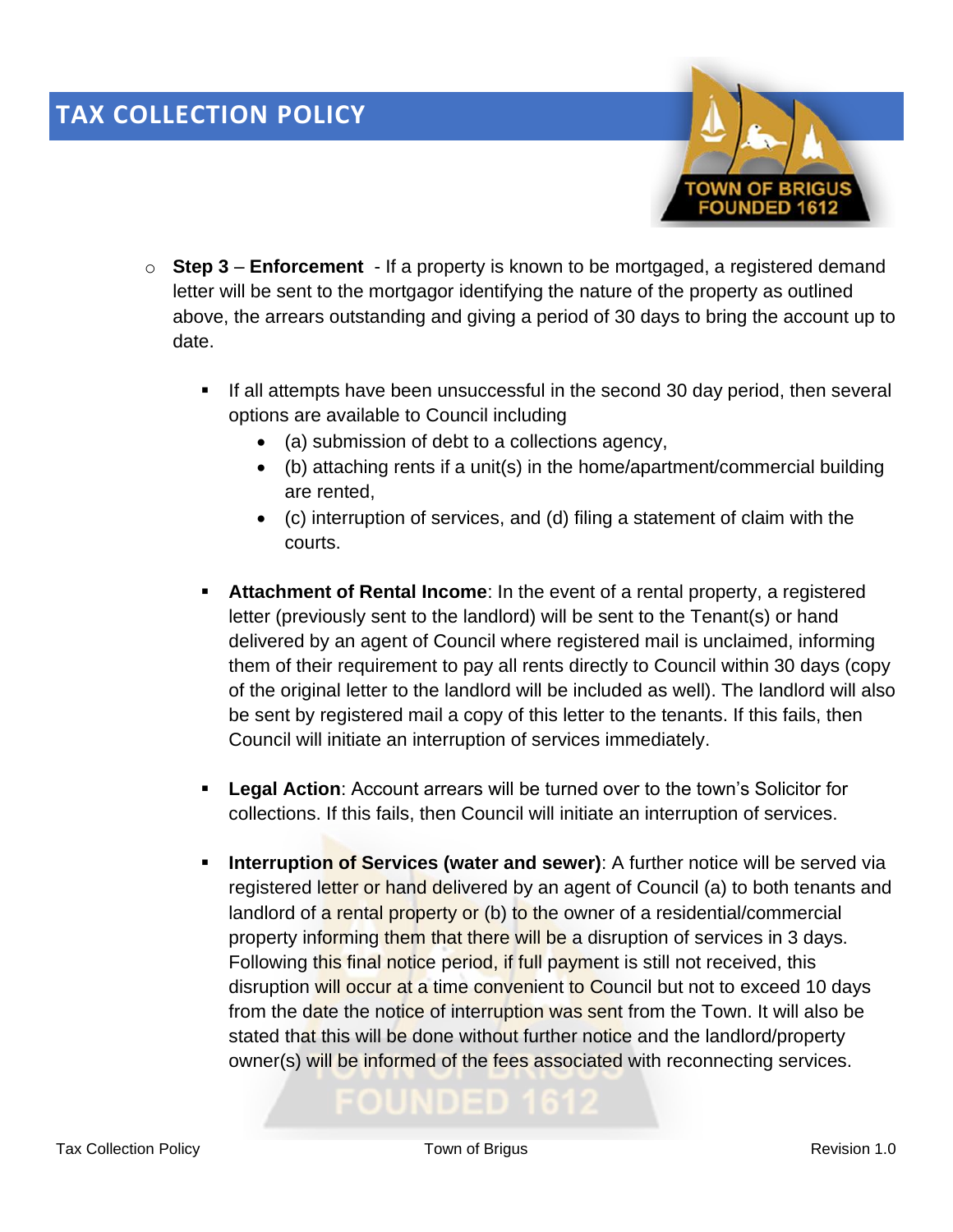

**EXECT** Statement of Claim: Should these methods fail, a statement of claim for the full amount (principal and interest) plus collection cost will be filed in small claims court by Town employees or by lawyers representing the Town for balances greater than \$3,000.

#### **Vacant Lands and Estates**

- o The most effective method of collecting debts in this category is forced sale of vacant land as outlined in the Municipalities Act.
- o **Step 1 – Letter** The first attempt will be by general mail delivery letter and this will be noted on the property's file. The property owner(s) will be advised that from this date, they will be given 30 days to contact the office and bring the amount owing up to date.
- o **Step 2 - Registered Mail** If full payment is not received at the end of this first 30 days period, the property owner(s) will be contacted via registered letter outlining the Council's position and giving definite instructions. Where the address or identity of the owner is unknown, or unable to be found, a copy of the notice will be placed in a conspicuous place on the real property affected. The placement of the notice will be photographed and be treated as if a registered letter was received. Specifically the letter/notice will include:
	- A general description of the real property affected,
	- The amount of arrears including principal and interest,
	- **The specific time period associated with the arrears,**
	- **E** The name of the person in who's name the property was assessed,
	- **EXTE:** The nature of the unsuccessful actions taken by Council to collect the arrears,
	- The Council's intention to sell according to the Municipalities Act at a public auction specifying that the property will be listed after 60 days from the date of the notice unless all taxes, interest and expenses are paid in full
- $\circ$  If a property is known to be mortgaged, a registered demand letter will be sent to the mortgager identifying the nature of the property as outlined above, the arrears outstanding and giving a period of 30 days to bring the account up to date or the property will be sold.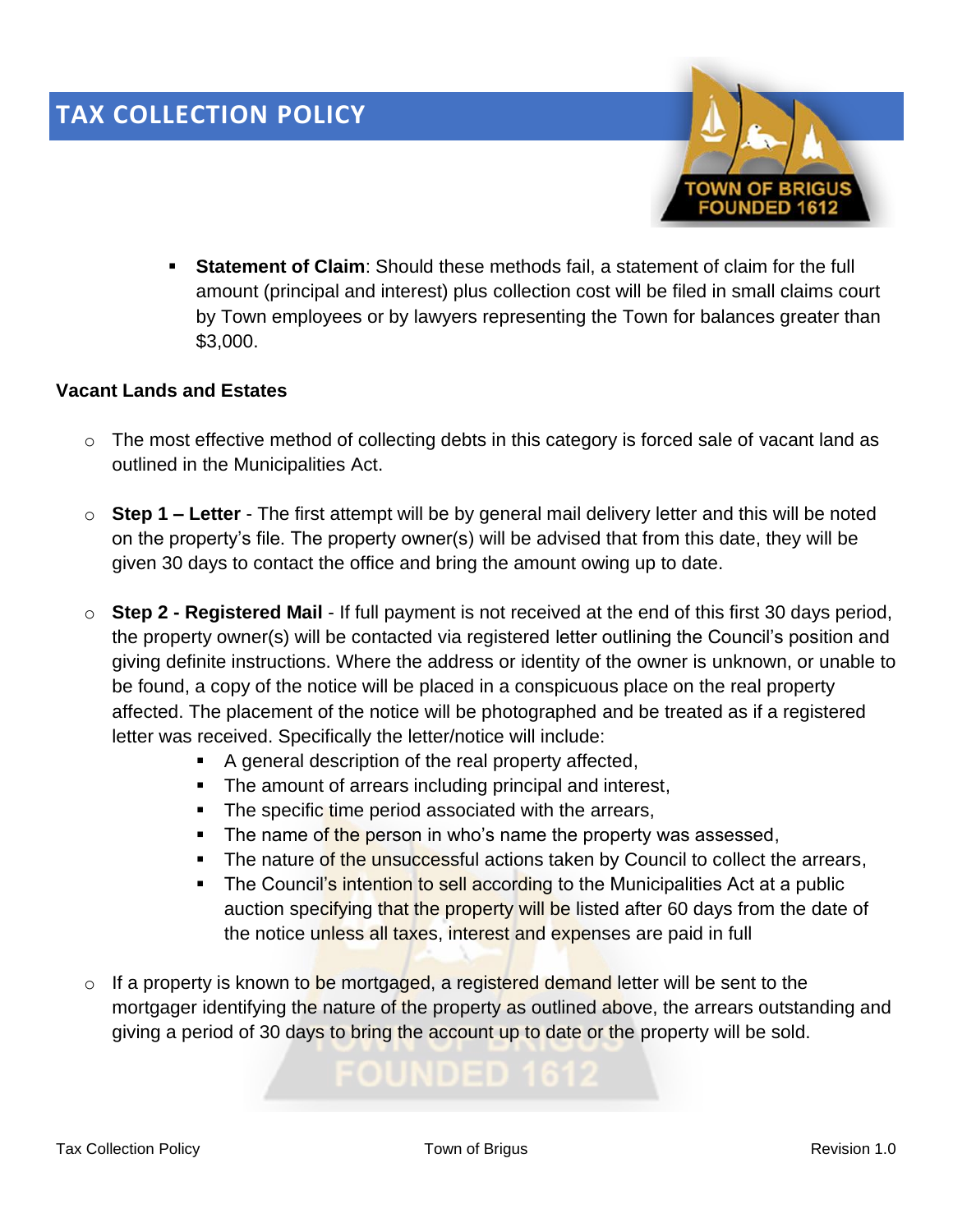

- o **Step 3 – Enforcement -** If all attempts have been unsuccessful in the 60 day period, then Council shall, by resolution, direct that the property be sold at a public auction.
- o The Notice of Sale by public auction will be published in the Compass or Telegram at least 30 days before the actual sale by one advertisement each week. The advertisement will include:
	- The location of the property (street and number) or a brief description,
	- The assessed value of the property,
	- The time, date and place of the sale,
	- Acknowledgement that a full description is available at the Town office
- o Unless all taxes, interest and expenses have been paid in full by the owner at least one week prior to the scheduled sale, the Town's lawyer shall be instructed to sell the property by public auction as specified in the notice of sale.
- o **Step 4 – Sale by Public Auction** The sale of property or portions of property shall commence on the date and place specified to pay the debt to Council. The sale and resulting consequences shall abide by the conditions set out in the Municipalities Act (Section 144 – 147 or any other appropriate section of the Act). Briefly, these sections may include but are not limited to the following:
	- **EXT** If the portion advertised is sold but does not garner a sufficient sum to satisfy debt and expenses, the remaining portion may be immediately sold, without notice, to retire the debt
	- **•** The municipality may bid and purchase real property being auctioned,
	- **■** If a property is not sold, it shall be further advertised and auctioned within 2 weeks, and may be sold for any sum that can be realized
	- **.** If the sale of a property is set aside, the lien shall continue and the property may be sold unless arrears are paid
	- **EXT** Arrears shall be deducted from the sale, and balance paid to the person entitled to it. If purchaser fails to pay Council immediately, the property will immediately be put up for sale again
	- **E** Future assessments will be assigned to the purchaser
	- **EXT** If all provisions of the Act for arrears of taxes are met, a valid conveyance will vest the property to the purchaser.